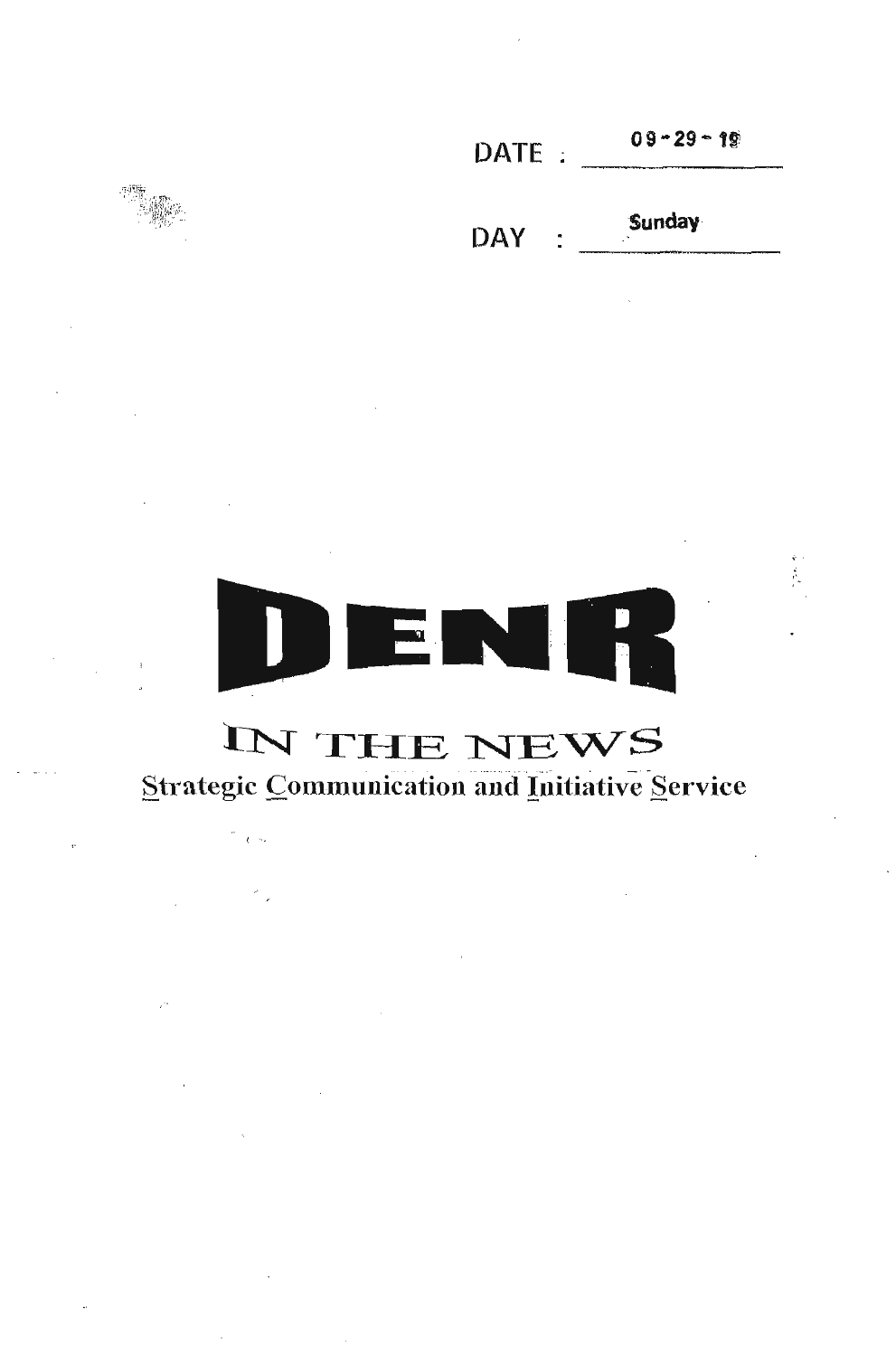

 $IIII(E)$ 





UPPER PAGE I BANNER EDITORIAL CARTOON STORY STORY

## **DENR seeks 2020 budget augmentation**

The proposed budget increase would bankroll some of the agency's new initiatives such as the creation of Enforcement Bureau

The Department of Environment and Natural Resources (DENR) is requesting an additional budget of P3.036 billion to fund the programs it intends to implement next year.

"We are hopeful the budget augmentation will be included in the final version of the 2020 General Appropriations Bill (GAB) to be passed by Congress — the House of Representatives and the Senate — and signed into law by

President Rodrigo Boa Duterte," DENR Secretary Roy A. Cimatu said.

The proposed budget increase would bankroll some of the agency's new initiatives such as the creation of Enforcement Bureau, the full implementation of the Republic Act 11038 or the Expanded National Integrated Protected Areas System (E-NIPAS) Act of 2018; and land titling.

The environment chief made the appeal days after Bienvenido Veguilla Jr., a DENR forest ranger, was killed by suspected illegal loggers in El Nido, Palawan.

PAGE LOWER

Cimatu stressed that with its own Enforcement Bureau, the DENR could effectively enforce environmental laws and protect its workers from violent encounters with illegal loggers.

DENR —through Undersecretary for Policy, Planning and International Affairs Jonas Leones — submitted the proposed augmentation budget of the agency last 16 September 2019 to the House.

In a letter addressed to House

Deputy Speaker Luis Raymund Villafuerte, Leones said DENR would need PI.2 billion for the establishment and initial operation of the proposed Enforcement Bureau in 2020.

Leones said the agency would also need P1.8 billion for the full implementation of E-NIPAS law, and P36 million to fast track the issuance of titles for alienable and disposable public lands.

According to Leones, the creation of an Enforcement Bureau within the DENR is in line with the Duterte administration's 10-point socioeconomic agenda, particularly peace and order. It would enable the department to "fully implement and enforce laws on environment and natural resources (ENR) with full authority to police illegal loggers and ENR violators."

The DENR official also cited the need for "full logistic support" for the implementation of the E-NIPAS law and the acceleration of public land distribution.

"Still, under the 10-point agenda

of the president, to be specific is to 'ensure the security of land tenure' to encourage investments and address bottlenecks in land management and titling," Leones pointed out. **Maria Romero** 



DENR would need a bigger budget to manage a broader range of protected areas safeguarded under the law.

 $\mathcal{F}$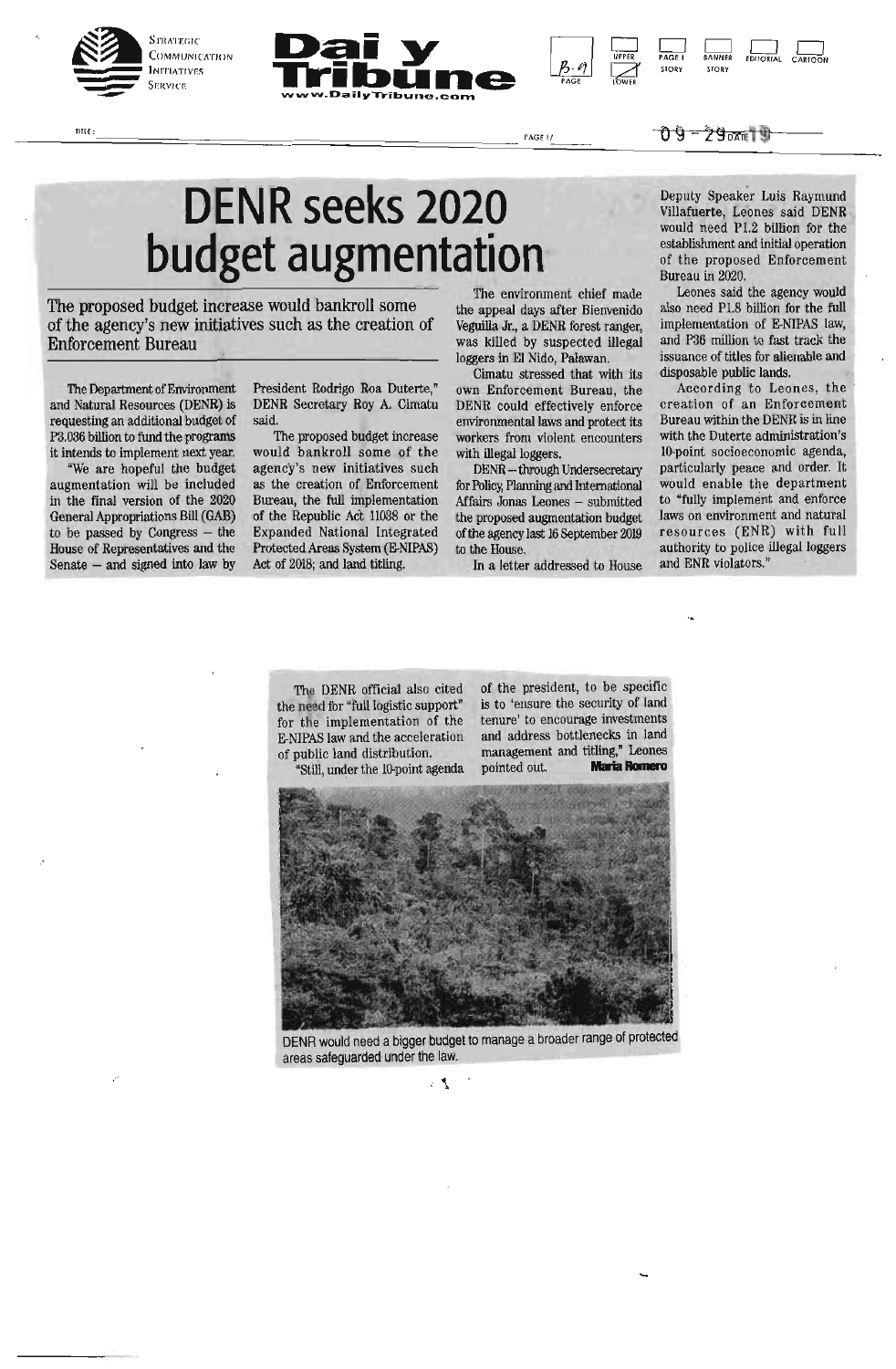



TITLE:

 $\overline{P}$  and  $\overline{P}$  and  $\overline{P}$  and  $\overline{P}$ 

### Cimatu: No one is above the law

#### **By CORY MARTINEZ**

**"I HAVE made it clear from Day 1 that no one is above the law!"** 

This was stressed by<br>Department of Environ-Department of Environment and Natural Resources (DENR) Secretary Roy Cimatu follow-<br>ing the issuance of an interim Cease and Desist Order (CDO) against<br>the Boracay Tubi System and Desist Order (CDO) against<br>tems, Inc. (BTS

cua, DENR-Environ-mental Management Bureau (EMB) 'Western Visayas regional director, issued the COO af-ter the wastewater dis-charged by the BTSI was tested positive for fecal

coliform. The COO shall be effective for seven days unless confirmed by the Pollution Adjudication Board in such case it shall become a regular CDO. Cimatu said all envi-ronmental laws have to be strictly enforced be-cause their primary pur-pose is to protect our environment and natu-

ral resources.<br>
"We will appropriate-<br>
"We will appropriate-<br>
responsible for this violation," stressed Cinatu<br>
who is charged Cinature<br>
cay Inter-agency Task<br>
Force created by Presi-<br>
dent Rodrigo Roa Du-<br>
terte through E Island.

In an inspection con-ducted by personnel of EMB, an outfall pipe was seen to be discharging a large volume of yellow-

ish water. The wastewater dis-charge was traced from BTSI's one (1) kilometer outfall pipe from Lugu-tan area in Bgy. Manoc-Manoc in the island to Sibuyan Sea. Sinkers were placed on the out-fall pipe to secure it and prevent it from floating.

It was found to be al-<br>
most 13 kilometers be-<br>
low the water surface.<br>
Laboratory Analysis<br>
results revealed that fe-<br>
cal coliform and phos-<br>
phate from the water<br>
sample and residue tak-<br>
on have exceeded the en nave exceeded the<br>
General Effluent Stan-<br>
dards maximum allow-<br>
able limit for Class SC<br>
marine water body per<br>
DENR Administrative<br>
Order No. 2016-08 or the<br>
Water Quality Guality<br>
and Effluent Standards of 2016.

or 2016.<br>The sample collected<br>had a fecal coliform of<br>3,500 most probable<br>number per 100 ml<br>(MPN/100ml) against an<br>effluent standard for<br>Class SC water of 400<br>MPN/100ml. On the oth-<br>are hand, Phosphate was<br>the standard of

pipe outlet was posted in social media by a Korean divilig instructor.



#### Cimatu

natu<br>On Aug. 14, 2010 Un Aug. 14, 2019,<br>
Cimatu ordered the cor-<br>
doning of the beachfront<br>
area in Station 1 after<br>
two female foreign na-<br>
tionals-- one allowing<br>
child to defecate in Bo-<br>
racay's waters and the<br>
di-<br>
di-<br>
diother burying a used di-<br>aper in the white sand--<br>also circulated on social also cir<br>media

media. President Rodrigo Duterte ordered the clo-<br>Sure of Boracay Island in<br>April 2018 after he de-<br>scribed its water as a<br>cesspool. The famous is-<br>land reopened in Octo-<br>ber 2018 after a six-<br>president in Sure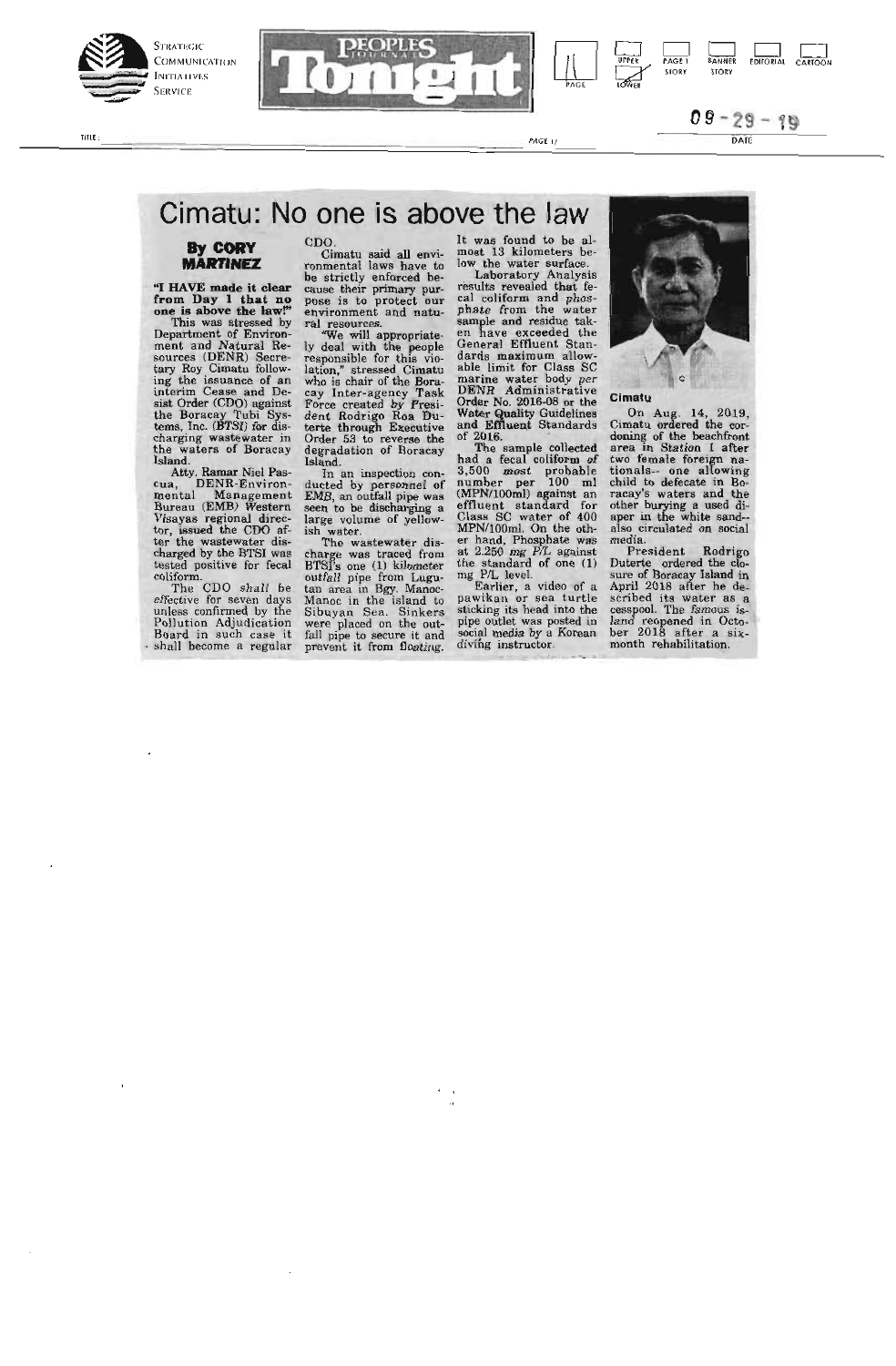





DATE

### **Cimatu seeks bigger budget** to fund three vital programs

### **By Joel dela Torre**

ENVIRONMENT Secretary Roy Cimatu has expressed hope that the Department will receive the P3.036 billion<br>additional funding it needed to bank-Figure 1 and the crucial programs the agency<br>will start to implement next year.<br>The proposed funding increase includes P1.2 billion for the creation of an

Enforcement Bureau, and the full implementation of Republic Act 11038 or the Expanded National Integrated Protected<br>Areas System (E-NIPAS) Act of 2018 and the P36 million for land titling.

"We are hopeful the budget augmentation will be included in the final version of the 2020 General Appropriations Bill<br>(GAB) to be passed by Congress—the<br>House of Representatives and the Senate—and signed into law by President<br>Rodrigo Roa Duterte," Cimatu said.

Both the Majority and Minority blocs of the House threw their support behind Cimatu's plans to create an enforcement bureau during the budget deliberation last.September 6.

Cimatu explained that with its own<br>Enforcement Bureau, the DENR could

effectively enforce environmental laws and protect its workers who have been the vicious targets of illegal loggers and other environmental criminals.

3

 $\overline{PAGI}$ 

PAGE 1/

He made the appeal a few days after<br>Bienvenido Veguilla Jr., a DENR forest Fanger, was brutally killed by suspected<br>illegal loggers in El Nido, Palawan.<br>The deliberation likewise tackled the

need for the additional funds for the full implementation of and the acceleration of land titling and distribution of public lands.

Last Sept. 20, the House approved on<br>third and final reading the P4.1-trillion<br>national budget for 2020, including the<br>P25.5 billion allocation for the DENR which is 16 percent higher than the P21.96

billion it got for this year.<br>The Senate had already started its<br>ownreview of the government's spending plan for next year and is expected to come<br>up with its own version of the GAB.

"We are hoping that the DENR would<br>get the same extent of support from the senators just like their counterparts in the House when they meet at the bicameral conference committee," Cimatu said.

 $\overline{n}$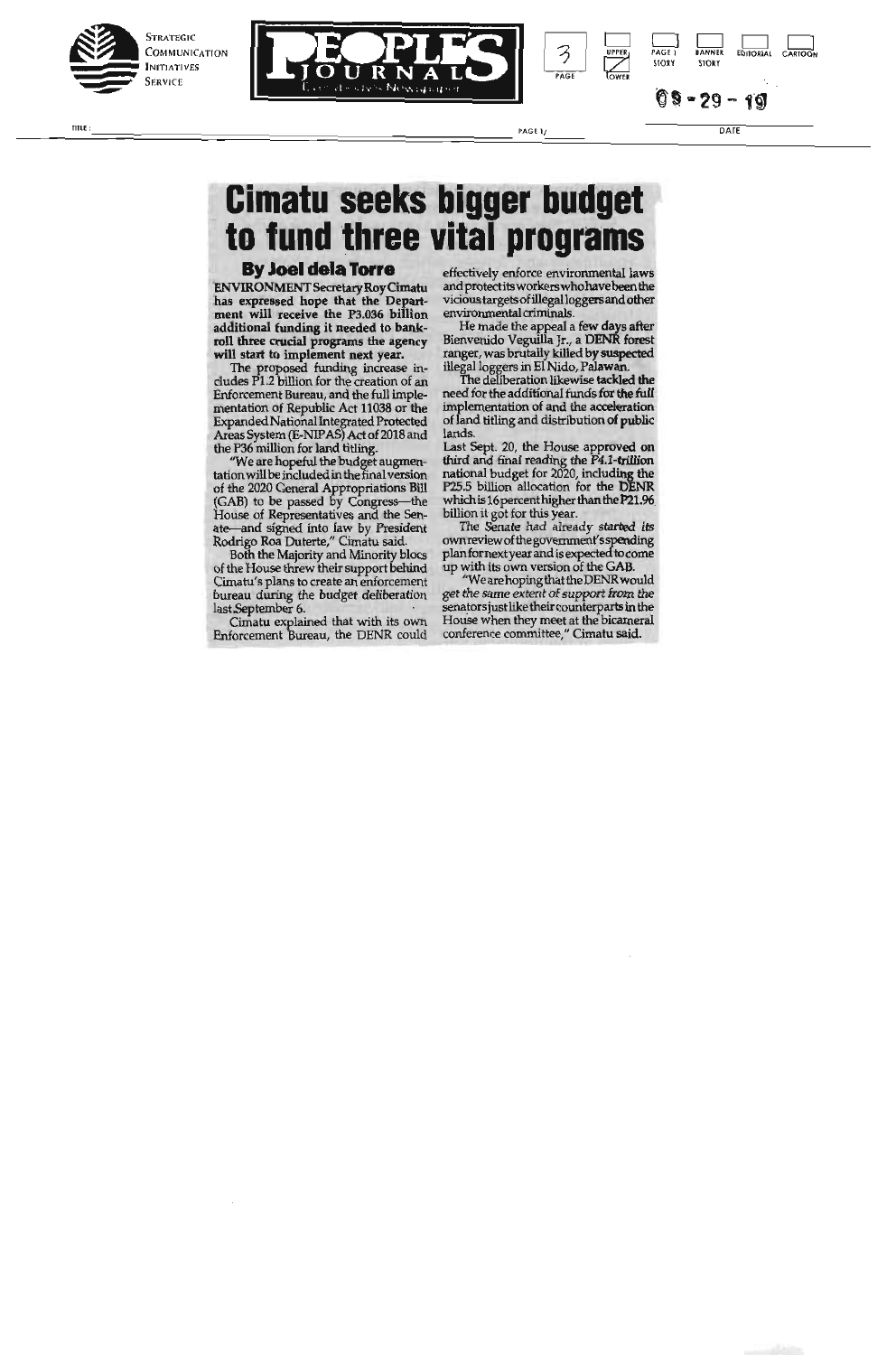

TITLE



 $09 - 29 - 19$ 

 $\sim$ 

 $\sqrt{2}$ PAGE  $\mathbf{C}$ 

PPER

#### PAGE 1/ DATE

BANNER LIGHT LIGHT

# **Senators eye removing housing component from Pasig River body**

By VANNE ELAINE P. TERRAZOLA

**The Senate is considering<br>to cut by more than half<br>the Pasig River Rehabilita-<br>tion Commission's (PRRC)<br>P261.2-million 2020 budget so it<br>could focus on cleaning un the Pasie** to cut by more than half<br>the Pasig River Rehabilitation Commission's (PRRC) tion Commission's (PRRC)<br>
P261.2-million 2020 budget so it<br>
could focus on cleaning up the Pasig 261.2 -million 2020 budget so it could focus on cleaning up the Pasig River.<br>The Senate finance subcom-

mittee B on Friday discussed the PRRC's proposed budget for next year wherein Senator Cynthia Villar, finance committee vice chair, decided to remove the P9.2 million allocated to remove the *P9.2* million allocated<br>to the commission for 'housing and to the commission for 'housing and

resettlement. Before this, Sen. Francis Tolen-

tino questioned the competence of the PRRC over housing matters, especially that the Department of Human Settlements and Urban Development (DHSUD) has already been created.

Tolentino, who chairs the Senate committee on housing, urban development and resettlement, earlier called for the consolidation of housing funds lodged in various agencies to the DHSUD's 2020 budget.

"I believe, madam chair, that the Pasig [River] Rehabilitation Commission has no core competency in so far as housing is concerned. We have a newly-created department of housing under General [Eduardo] del

Rosario, and it is but appropriate to lodge all housing budget in one department for purposes of efficiency," Tolentino told Villar.

"I propose you relieve them of the responsibility of having a housing component kung di naman nila kaya at di nila dapat gawin (if they cannot perform and should not be doing it)," he appealed, saying the PRRC's mandate is to clean the Pasig River.

PRRC officials said the agency does not distribute housing units, but is only conducting "social preparations" before the transfer of informal settler families living along the Pasig River.

But Villar, agreeing with Tolentino, found the "social preparations" unnecesary.

"Ang gusto lang ng mga squatter 'yong lilipatan doon sa NHA (National Housing Authority). Iyon lang ang gusto nila. And then bibigyan mo ng pera to cover yong kanilang mawawalan sila ng trabaho... Wala na yan social preparation nako naman, (Squatters' are only after the houses where they will be transferred by the NHA. That's what they only want. And then we will give them money to cover their expenses since they would be losing jobs when they move), " Villar, who will sponsor the PRRC's 2020 budget, said.

Aside from the P9.2 million housing funds, Villar also moved for the deletion of the P136.3-million allocation for the "design/riverbanks development and flood control program" of the PRRC.

The item, she said, falls under the mandate of the Department of Public Works and Highways (DPWH).

This way, Villar said the PRRC will focus on its public information, advocacy and tourism program, and more importantly, rehabilitating the Pasig River.

Villar has requested for a meeting with PRRC officials to specify its programs for rehabilitating the Pasig River.

Should the two items be deleted in their budget, the PRRC will be left with some P116 million in the 2020 budget.

Tolentino, for his part, said the DPWH, Department of Interior and Local Government, Department of Transportation, among other agencies, have agreed to realign their 2020 housing funds to the DHSUD.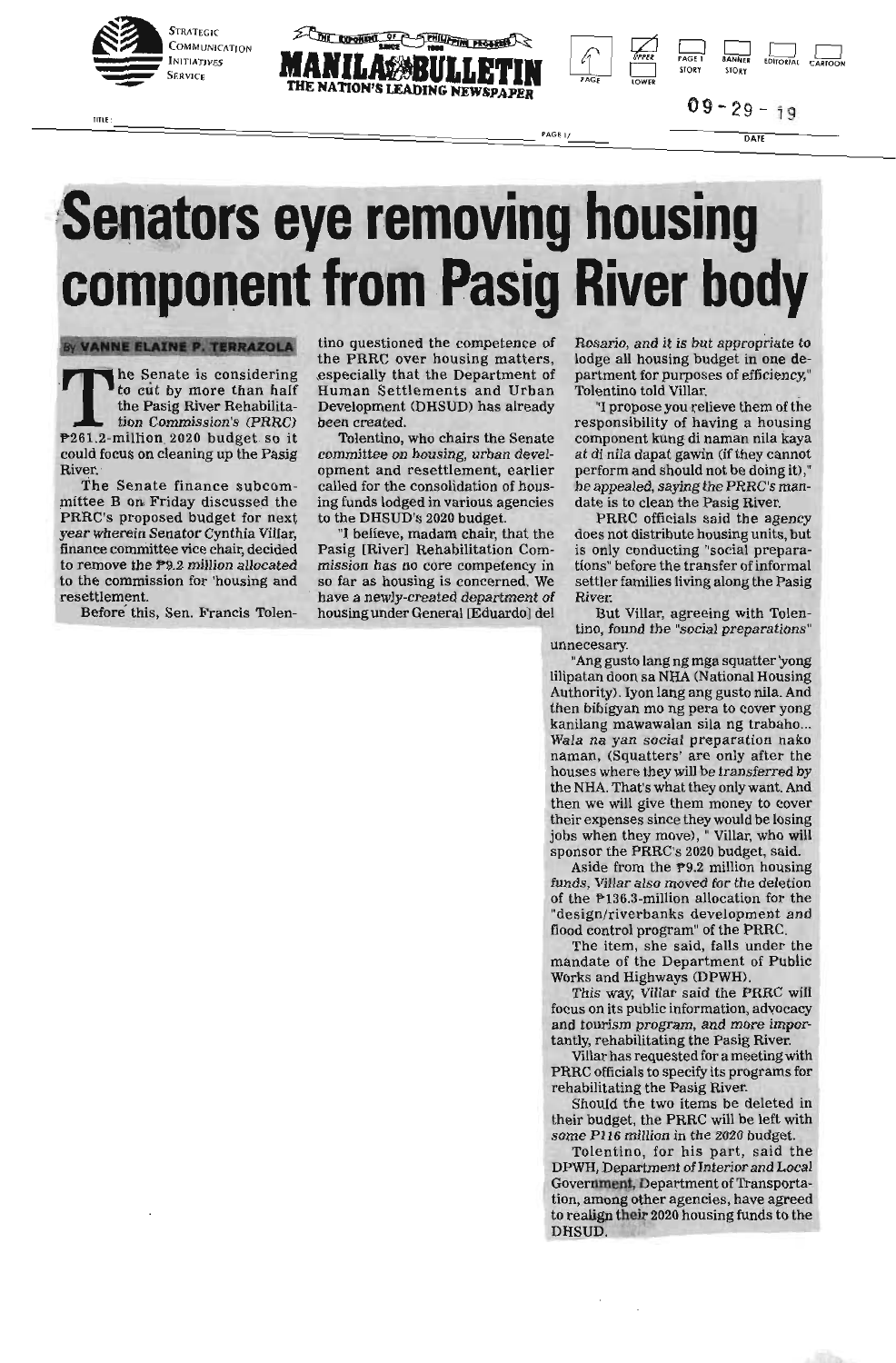

TITLE







# **554 families now**  landowners - DEN

### **BY LEANDER C. DOMINGO**

BAYOMBONG, Nueva Vizcaya: At least 523<br>
land titles were distributed, entitling a<br>
total of 554 beneficiaries in Cagayan Valley<br>
(Region 2) as absolute owners of the land thou land titles were distributed, entitling a total of 554 beneficiaries in Cagayan Valley (Region 2) as absolute owners of the land they have been occupying, according to the Department of Environment and Natural Resources (DENR).

Lawyer Antonio Abawag, DENR's Handog Titulo Program DENR Region 2 executive direc- (HTP) were distributed on sepator, said the land titles under the rate occasions in the different

provinces, highlighting the Lands Anniversary in September of this year. There were 31 patents awarded earlier this year.

 $\frac{0.9 - 29 - 19}{...}$ 

Earlier, Environment Secretary Roy Cimatu ordered all DENR regional offices and the Land Management Bureau to conduct a nationwide HTP in September in partnership with local government units (LGUs).

Abawag said 337 free patents were distributed in Nueva Viz-

caya province, 80 land titles in Isabela province, 43 in Quirino province and 55 in Batanes island province.

He said the DENR will continue the partnership with the LGLIs in the region to facilitate the processing of land titles.

"We commit to strengthen the DENR-LCU partnership in providing secure property rights for every landowner," Abawag said. Corie Corpuz, DENR Region 2

Ä

information officer, explained the HTP aims to expedite the processing and issuance of public land patents to qualified individuals.

She said the DENR's HTP also seeks to achieve security of tenure for poverty alleviation and economic development, and through the land titles, revenue collection in the form of real property taxes increases providing inclusive economic growth.

Citing Republic Act 10023 or

the "Residential Free Patent Act," Corpuz said any Filipino citizen who has continuously possessed and occupied land, either by himself or through his predecessor-ininterest for at least 10 years, may qualify as a beneficiary.

The law provides for the judicial disposition of untitled public alienable and disposable lands through the more efficient and less costly free patent process, she added.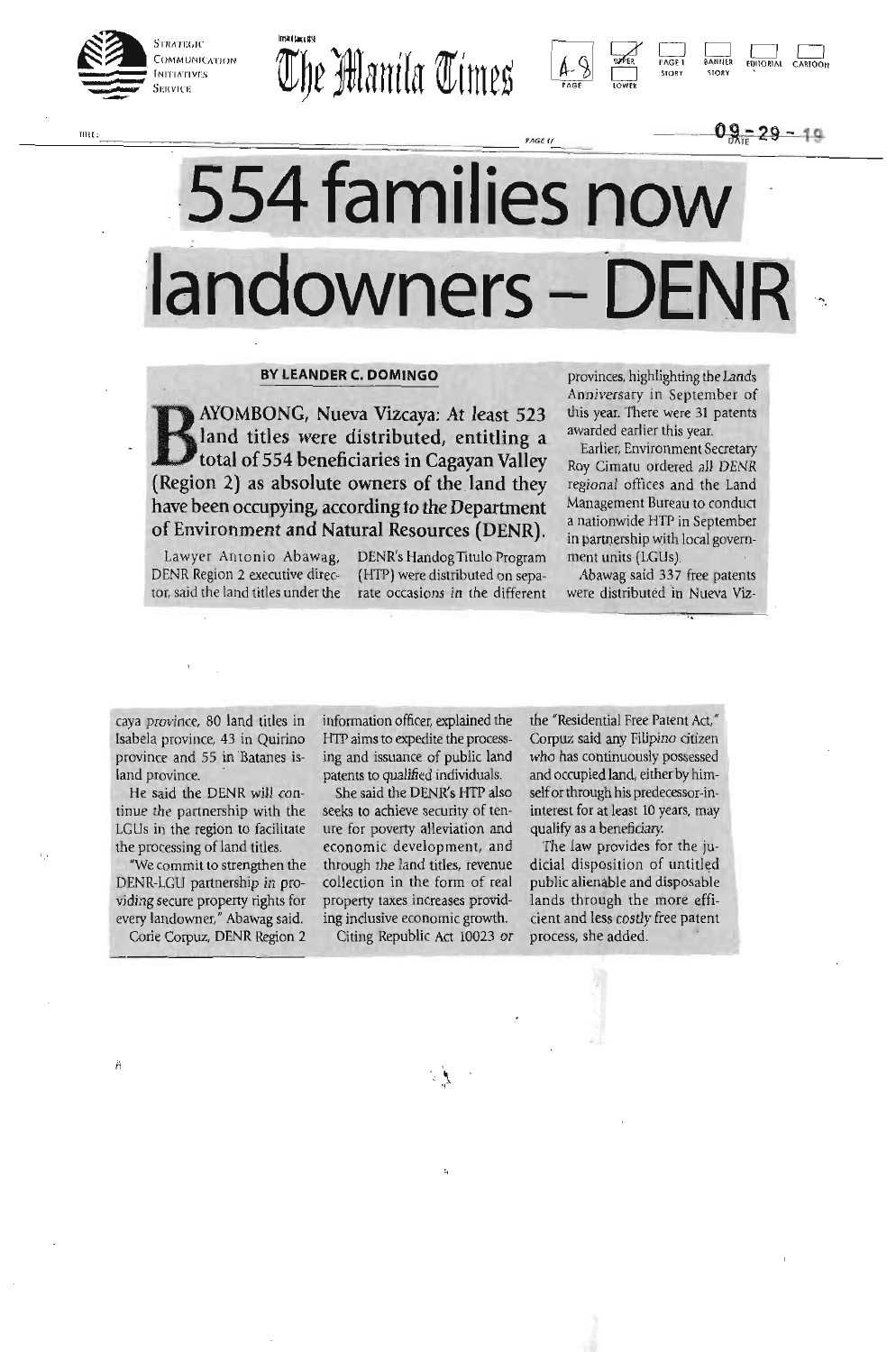PAGE I STORY

STORY

 $09 - 29 - 19$ 

DATE

?PER

### **SAKO-SAKONG PANGOLIN, SEAHORSE SINAMSAM NG DENIR**





TITLE:

Li

BANNER EDITORIAL CARTOON

PAGE If

PAGE

SINUGOD at sinamsam ng mga tauhan ng Depart ment of Environment and Natural Resources at Palawan Council for Sustainable Development any sako-sakong pangolin at pawikan at pinatuyong seahorse sa isang paupahang bahay sa Brgy. San Pedro, Puerto Princesa City kamakailan.

Ayon sa DENR, mahal any bentahan ng mga ito sa abroad dahil gamit any mga ito bilang pagkain o gamot. Kakasuhan agad ng mga awtoridad ng paglabag sa Republic Act 9147 o Wildlife Resources, Conservation and Protection Act ang sinomang makikila nilang sangkot dito.



inaalam pa kung sino ang may-an ng bahay at kung sino-sino ang sangkot sa paghuli, pagbenta at pagbili ng mga nasabing wildlife products.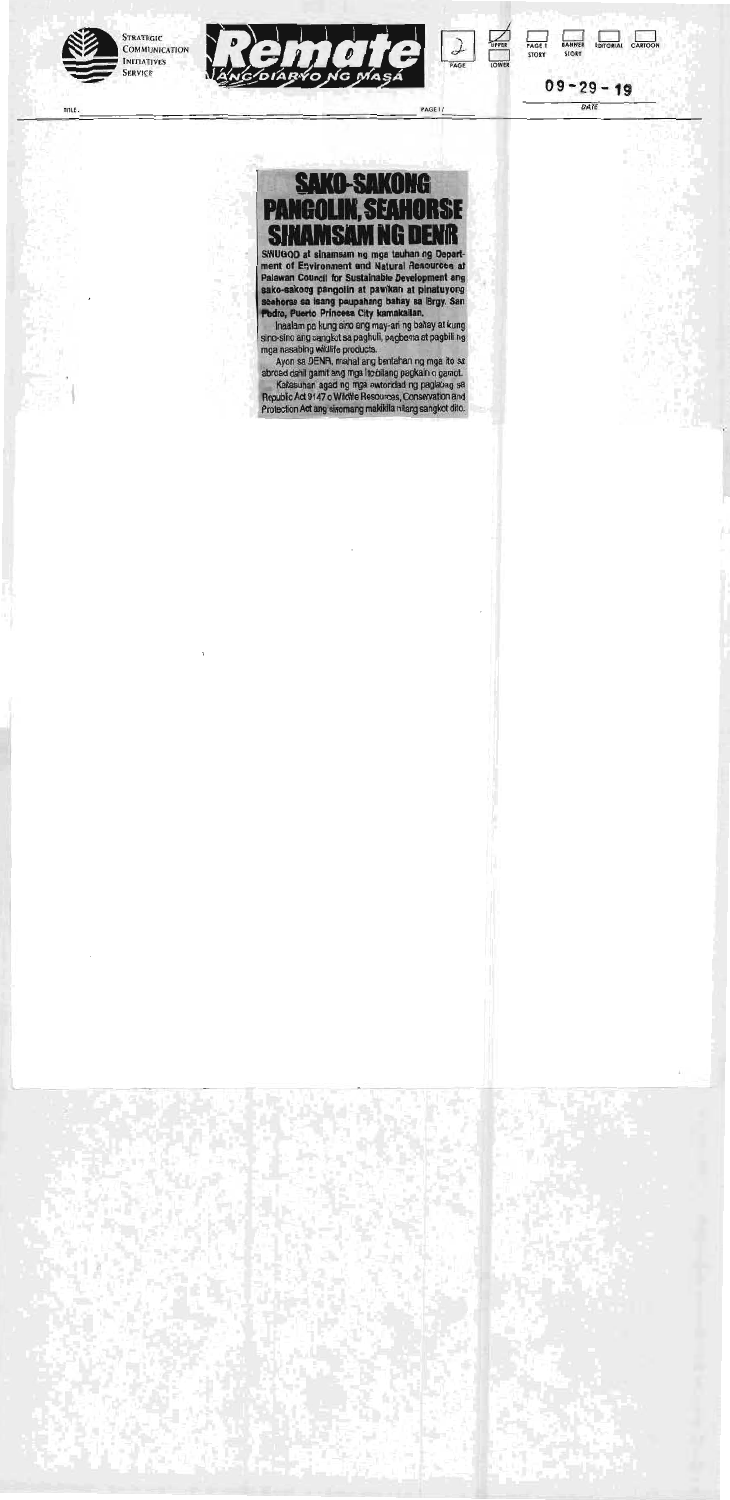



ENGE I/ DATE

÷.

PAGE! **BANNER EDITORIAL**<br>FAGE! BANNER EDITORIAL STORY **09 -29 19** 

# **BASURA NG KOREA IBABALIK NA**

NAKATAMBAK pa *-fm* sa isang planta sa Misamis Oriental ang mga basura mula sa South Korea.

Ayon sa mga awtoridad, noong Hunyo pa nakatakdang ibalik ang mga basura ' ngunit kahapon lamang nagsimula ang paghahakot ng mga ito.

Aminado naman si Mis-

 $\ddot{\phantom{a}}$ 

ģ.

amis Oriental Second District Representative Juliette Uy na napatagal ang pagbabalik ng mga basura dahil kulang ang pondo para gawin ito.

Mayroon lamang isang pribadong kompanya na nagalok ng libreng serbisyo pan unti-unti itong maibalik sa SoKor.

 $\mathbb{Z}$  .

Nangako naman ang port collector ng Mindanao container terminal na si John Simon na sisikapin nilang maibalik ang mga basura sa Oktubre.

UPPER

PAGE WE

Matatandaang nagbalik na rin ng basura sa Canada at ilan pang bansa ang Filipinas matapos itambak ang mga ito sa ilang pantalan.

Ň

۳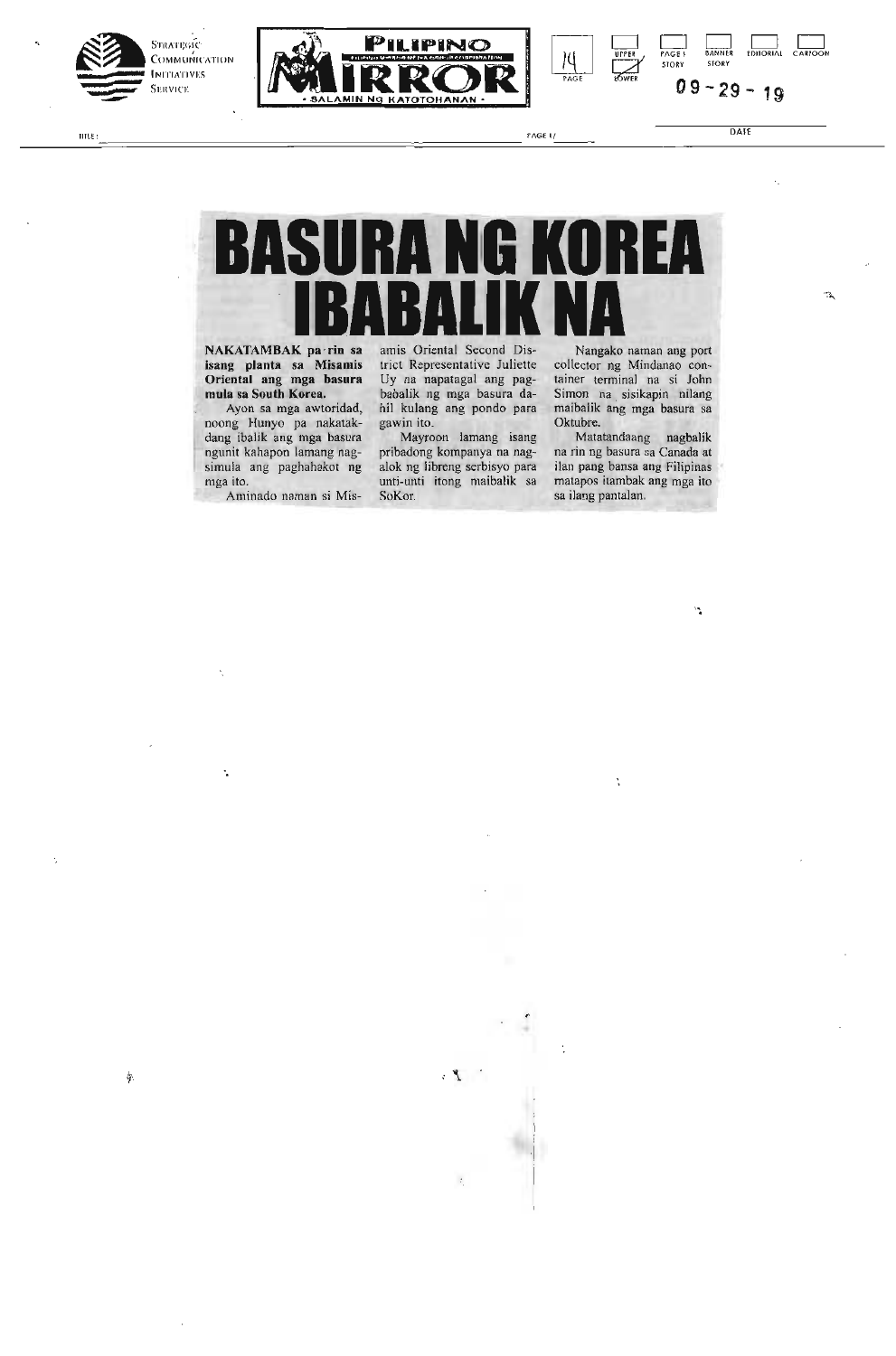



### **lba't- ibang sektor sa Batangas City lumahok sa International Coastal Cleanup**

UWE , PAGE 1/ DATE

### **Ni JOJO C. MAGSOMBOL**

**BATANGS City - Naki**isa ang Batangas City sa 34<sup>th</sup> International Coastal Clean Up (ICC) kamakailan, na may temang "Bayanihan para sa Ma-linis na Karagatan at Katubigan."

Angmalaking kooperasyon ng lungsod dito ay bunsod na rin ng imbitasyon atpanawaganni Mayor Beverley Dimacuha sa lahat ng sektor ng komunidadnabigyangpansin at maglaan ng personal na oras para sa pagpapanatiling kalinisanngbaybaying dagat.

Sinimulan ang paglilinis bandang ala-sais ng umaga sa mga coastal areas na pinili ng mga luma-hok dito kagaya ng Sitio Iflugan,Bgy.Cutananapiling linising lugar ng city government employees sa pangunguna ng City Envirorunent and Natural Resources Office (CENRO).

Nakatulongngmga ernpleyado ang barangay at Sangguniang Kabataan officials ng Cuta

Pinangunahan ng barangay officialsng coastal barangays angpaglilinis sa mga dalampasigan at baybaying kanilang nasasakupan. Naglinis naman ng mga kanal, estero at ilang pampublikong kalye ang barangay officials at residente sa urban at rural barangays.



Ang mga guro at magaaral ay nakiisa rin sa clean up sa pamamagitanng paglilinis sa kanilang mga sil-id-aralan, bakuran ng paaralan at pakikilahok sa paglilinis ng barangay. At angmgaindustriyaatbusiness establishments ay naglinis sa kanilang paligid. Layuninnginternational coastal cleanup na mapanatili ang kalinisan ng mga dalampasigan at ma-hikayat ang mga marnarnayan na pangalagaan ang karagatan kung saan ang isang paraan ay ang pag-iwas sa pagtatapon ng mga basura dito. *With Marie jaalhati. Batangas City PLO*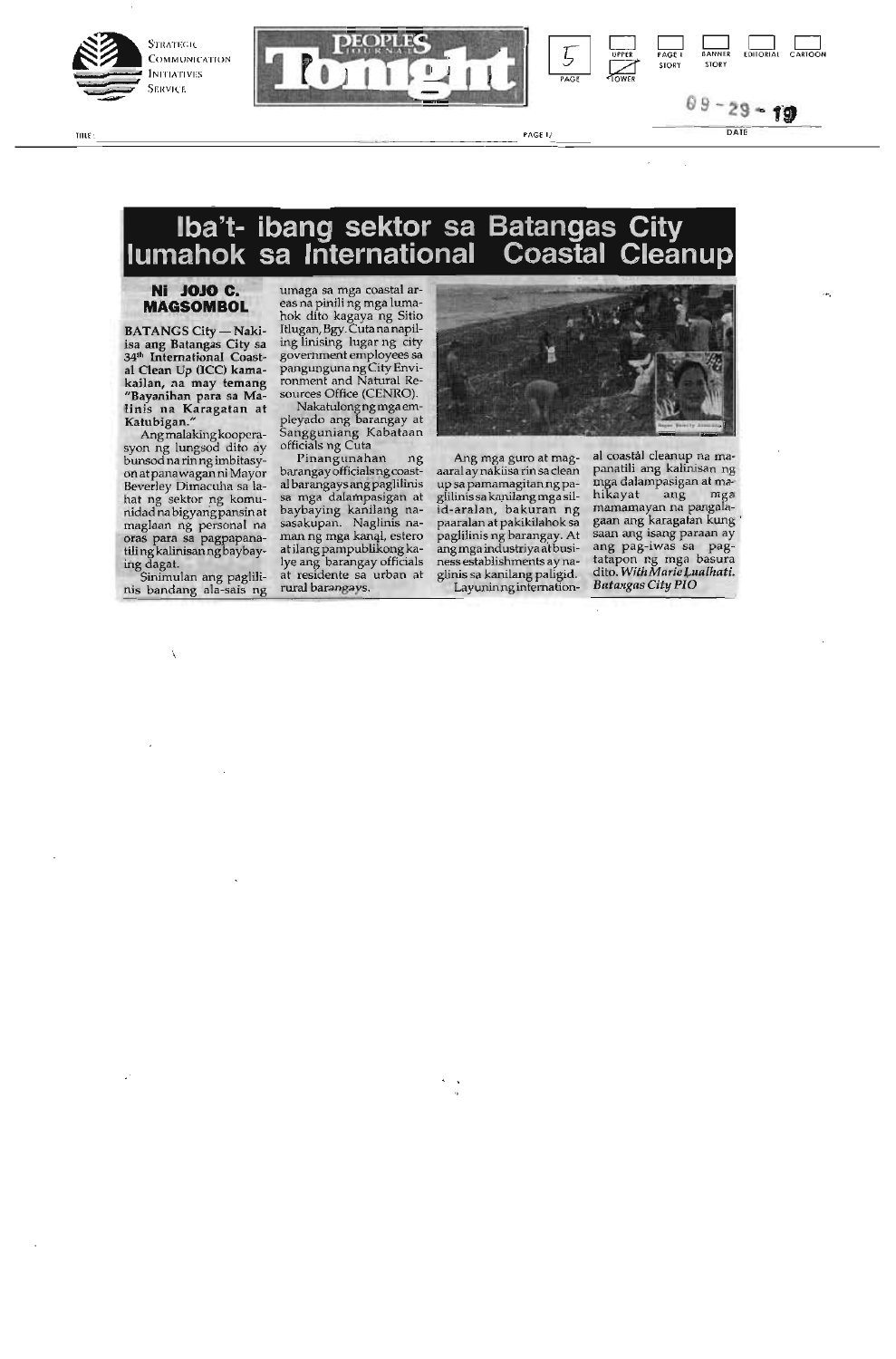





PAGE 1/

DATE

 $f$ IT $f$  $f$  $f$ 



 $\mathcal{L}^{\mathcal{L}}$ 

 $\chi(\mathbf{X})^{(1)}$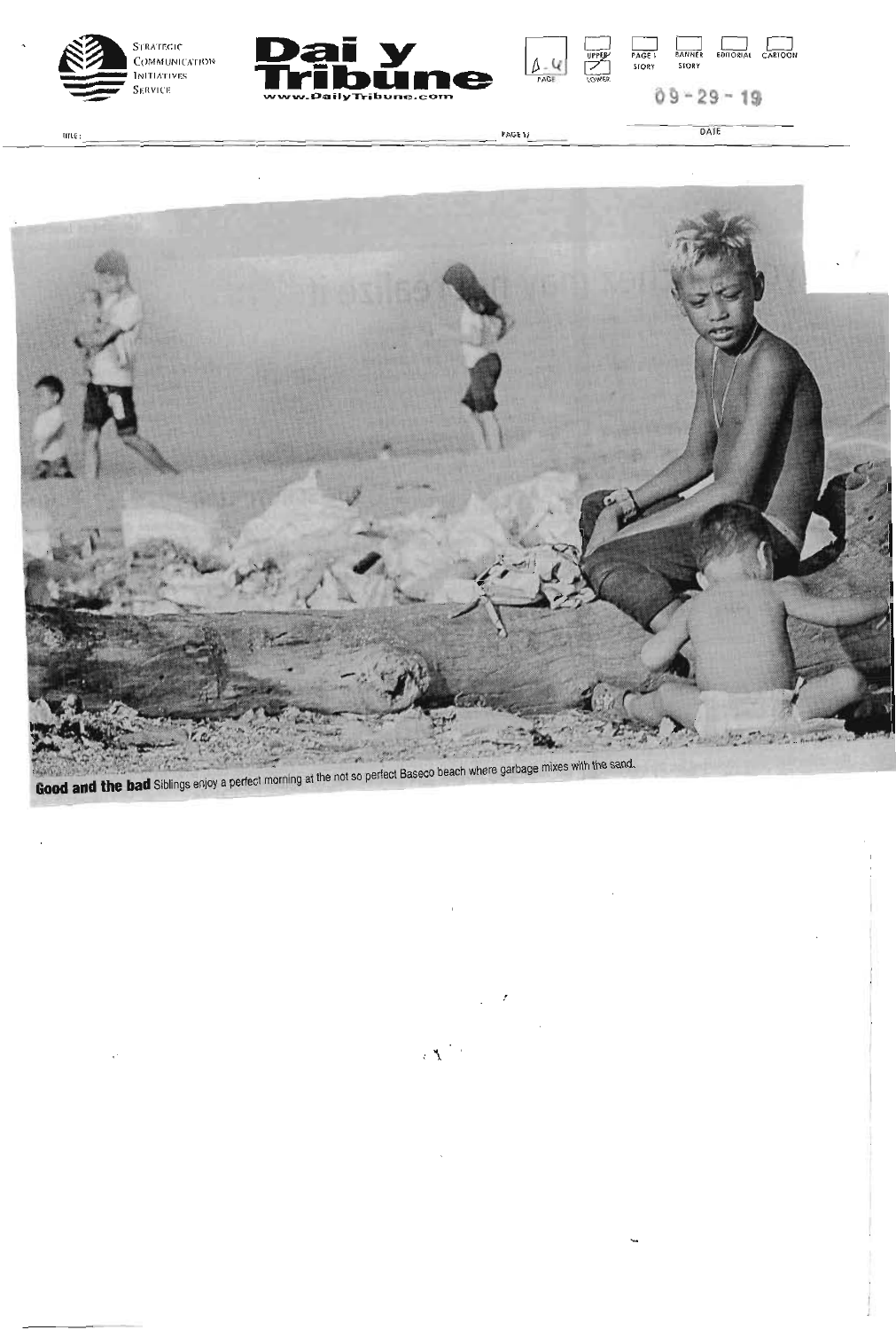



 $09 - 29 - 19$ 

DPP PAGE 1 BANNER EDITORIAL CARTOON PAGET BANNER<br>STORY STORY

TITLE :  $\frac{1}{2}$  and  $\frac{1}{2}$  and  $\frac{1}{2}$  and  $\frac{1}{2}$  and  $\frac{1}{2}$  and  $\frac{1}{2}$  and  $\frac{1}{2}$  and  $\frac{1}{2}$  and  $\frac{1}{2}$  and  $\frac{1}{2}$  and  $\frac{1}{2}$  and  $\frac{1}{2}$  and  $\frac{1}{2}$  and  $\frac{1}{2}$  and  $\frac{1}{2}$  and  $\frac$ 

## **DoTr leads mangrove cleanup drive**

The Department of Transportation (DoTr) and the Philippine Coast Guard (PCG) worked together in a massive clean-up of the mangrove area in Barangay Ubihan in Meycauayan, Bulacan last 27 September.

This is part of the concerted efforts of the Philippine government in line with the International Coastal Clean-Up Day, a campaign which aims to care and maintain cleanliness of shores around the world.

Members of the Department of Environment and Natural Resources, Department of Public Works and Highways, Philippine National Police, local government of Bulacan and some other volunteers from the private sector also joined the activity

Numerous sacks of trash such as plastic, styrofoam, tarpaulin and other waste materials were removed from the mangrove area.

The DoTr is one with the goal to care for the shores and raise awareness and discipline of Filipinos to foster love for the environment.



MANGROVE cleanup.

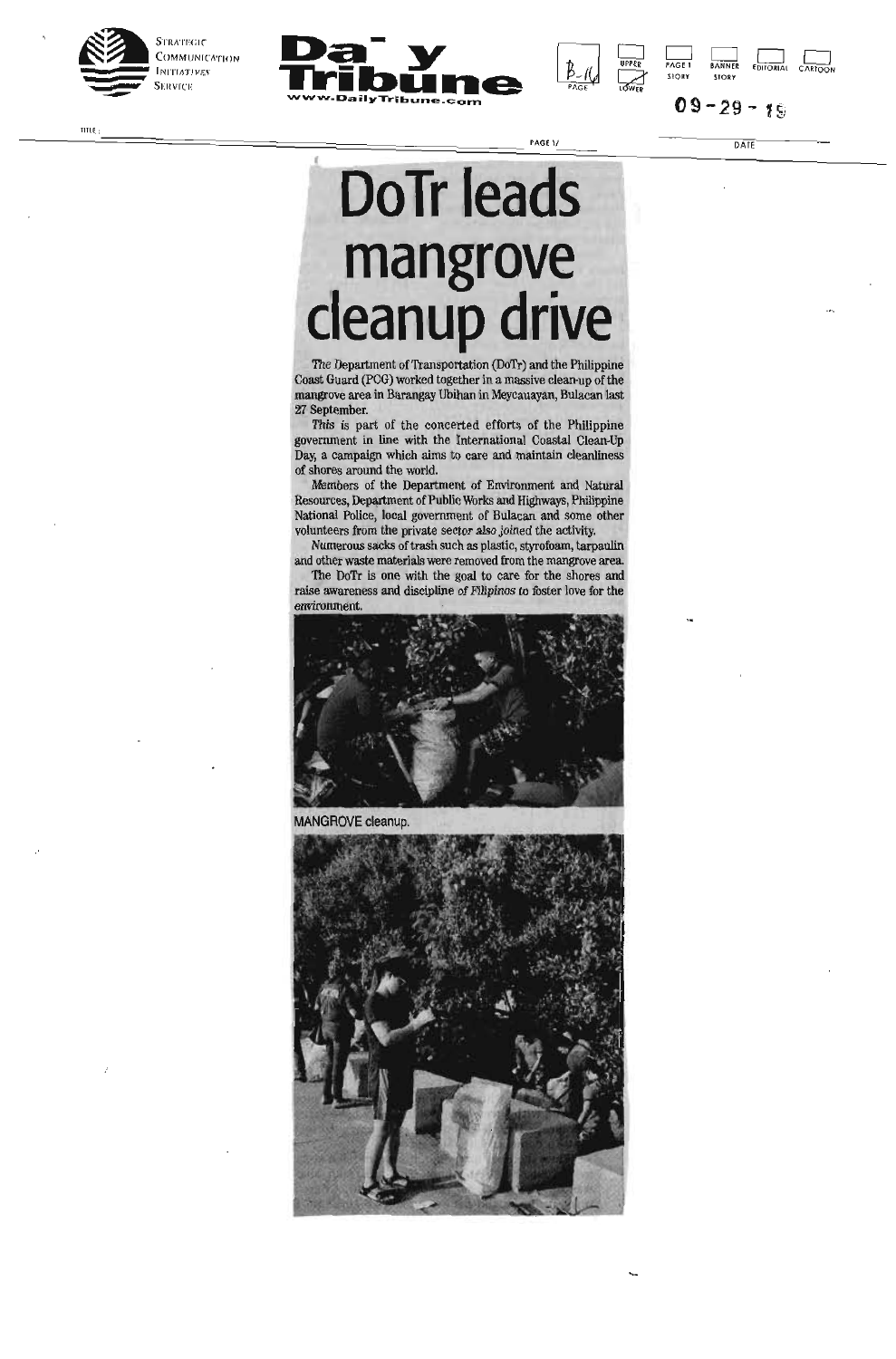







**I** sang nakapanlulumong<br>balita ang bumungad sa<br>buong dragon boat com-<br>Setyembre 25 nang masawi<br>ang 7 paddlers ng Boracay<br>Dragonforce club team sa Sisang nakapanlulumong balita ang bumungad sa buong dragon boat comtio Lingganay, Manoc-Manoc sa Boracay Island. Dalawampu't isang (21)

katao ang lulan ng champion *TWITTER: wanannemoRare* boat bago ito hampasin ng

mga higanteng alon na nagresulta ng trahedya sa

Boracay. Nitong Biyemes, nakasama ko si NSA Affairs office head Ms. Annie Ruiz sa utos ni Philippine Sports Commission (PSC) Chairman William 'Butch Ramirez, na personal na magpaabot ng tulong pinansiyal at pakikiramay sa mga pamilya rig mga namatayan sa Kalibo, Aldan at personal din naming nakilala ang 5 out of 14 survivors mula sa nasabing trahedya.<br>Kasabay namin ni Ma'am Ruiz sa aming pagbisita

doon sina Philippine Canoe Kayak Dragon Boat Fede-ration President Jonne Go at National Team Head Coach Len Escollante na nagbigay din ng tulong at

suporta sa mga naulilang pamilya.<br>Bagama't isang araw lang ang aming naging pananatili doon, tagos sa puso ang mga istorya rig pakikipaglaban at kabayanihan tag Dragonforce mula sa mga kUwento ng mga survivor.<br>Ano ang take ko dito? Una, safety first.<br>Palagiang magsuot ng life vest kahit ikaw pa ang

pinalcamagaling na swimmer sa buong mundo. Hindi

mo masasabi kung kailan darating ang trahedya.<br>Ito kasi ang pangunahing dahilan kung bakit may<br>mga hindi nakaligtas dahil wala silang suot na life vest.<br>Pangalawa, huwag mag-panic. Mahirap sabihing<br>huwag mag-panic lalo na' ang hindi pagsunod sa No. 1.

Pangado, strategy. Kung ligwak na sa No. 1 at No. 2, malamang hindi ka na tin makakaisip ng epektibong istratehiya para

ma-apply itong pangatlo.<br>Salamat kay Chairman Ramirez sa initiative niya at nagkaroon ako ng pagkakataong makilala ang mga survivor at marinig ang kani-kanilang istorya.<br>Maganda rin ang take ng PCDBF dito lalo't regular

silang nagco-conduct ng seminars at trainings para<br>sa National team at kanilang affiliated club teams.<br>At least, mas magiging maingat na at disiplinado<br>ang ibang clubs para hindi na maulit itong insidente.<br>Muli po, taos po

pamilya ng 7 paddlers na nasapul sa Boracay incident. Sa mga survivor naman po, rnagpagaling po kayo

at magsimulang muli. Kaya n'yo 'yan!

Susulitin ko na tin po 'tong natitirang espasyo para magpasalamat sa Abante sa pagbibigay ng oportunidad sa akin para maging rookie columnist. Maraming-maraming thank you po sa aking editor na

si Sir Ferdz Delos Santos, salamat po sir! Ang pagsusulat po ng kolum ay way of expression rig sarili at saloobin ng isang writer. Salamat po dahil nagkaroon po alto rig pagkakataong magkaroon rig bases sa malayang parnamahayag at salamat po sa oportunidad an mapabilang sa pamilya ng Tunay na

Tabloidista!<br> Sa YANGsters po, salamat kasi kahit iilan lang po ang nakakabasa ng aking kolum tuwing Linggo, ay

atleast may nagbabasa! Kaysa sa wala, 'di ba? Hahahal Ito na po ang aking hiding kolum sa Abante, tilling ko pa ang success ng pahayagang ito at babaunin ang

ma gagandang kuwento ng mga atleta. Hanggang sa susunod po, salamat po sa inyong lahat. Mabuhay po kayo! YANG MALLARE is now signing off!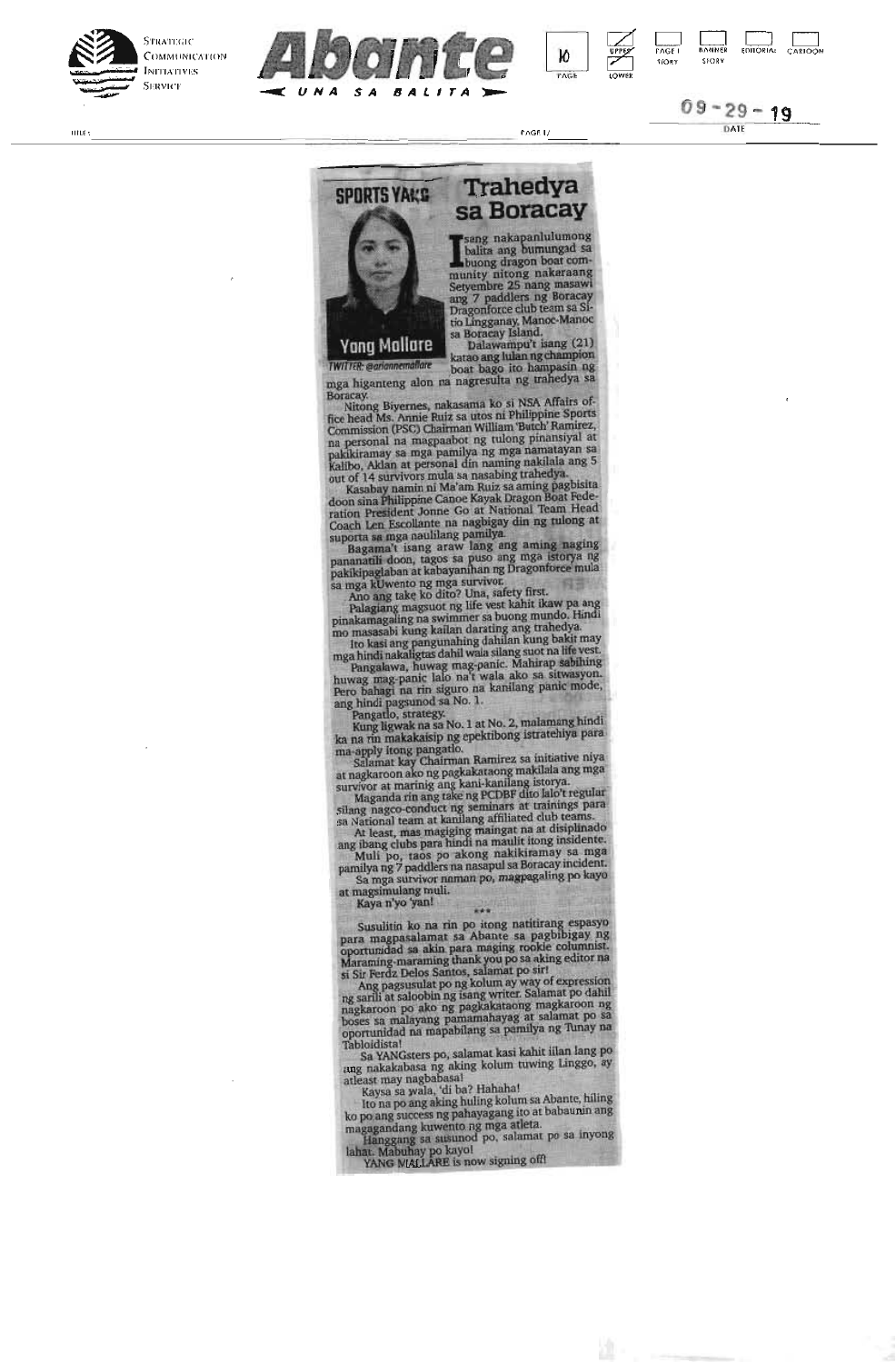

TITLE.





 $\overline{DATE}$ 

**PhI** corruption cost

Ď,

I agree 100 percent with *Yorme* Isko Moreno when he said that discretion by government employees in concluding government transactions ultimately leads to corruption

It seems that no amount of threat and saber rattling by our President Rodrigo Roa Duterte (PRRD) has curbed corruption in this present administration. Corruption goes on as usual in government offices as if the threats and the frustration of PRRD have not instilled fear among corrupt government officials. Our antiquated system of running the various government offices breeds corruption to unprecedented levels. No wonder, according to Transparency International, the Philippines ranks 99th out of 175 countries in terms of corruption. We are a far cry compared to our ASEAN neighbor Singapore which ranks third out of 175 countries. Ranked 175 as the most corrupt country in the world is Syria.

According to the Presidential Anti-Corruption Commission (PACC), the Department of Public Works and Highways (DPWH) is the most corrupt government agency in the Philippines. Second most corrupt are the government-owned and controlled corporations (GOCC). Followed by the Department of Environment and Natural Resources (DENR). Fourth is the Department of Finance composed of the Bureau of Internal Revenue (BIR) and the Bureau of Customs (BoC) and tied for fifth are the Department of Transportation (DoTr) composed of the Land Transportation Office (LTO) and the Land<br>Transportation Franchising and Regulatory Board (LTFRB), Department of Agriculture and the National Commission on Indigenous People.

It takes two to tango in order for corruption to take place. There has to be a face-to-face meeting between the parties involved in this nefarious activity. Remove the face-to-face meeting in concluding government transactions and you will see a significant drop in corruption.

I agree 100 percent with "Yorme" Isko Moreno when he said that discretion by government employees in concluding government transactions ultimately leads to corruption. With the removal of faceto-face transactions and discretions in concluding government transactions, corruption will be greatly minimized.

PAGE 1/

If our government is dead serious in curbing corruption, it should use tools of modern technology that will do away with face-to-face transactions and discretion among government employees. It was reported that in 2018 alone, our government lost around \$10 billion due to corruption. What could have gone to funding infrastructure, education, health and social services ended up in the pockets of corrupt



TRANS-ITONS **Boying Soriano** 

government employees and politicians. \$10 billion translates to P500 billion.

With the removal of face-to-face transactions and discretions in concluding government transactions, corruption will be greatly minimized.

Our national budget for 2019 is P 3.75 trillion. P500 billion pesos that we lost to corruption in 2018 is equivalent to 13 percent of our 2019 national budget! If we are to transition from a developing country to a developed country, we need to seriously address and solve our problem of corruption in government.

I am almost sure that the top five corrupt government agencies are fully computerized. These agencies should be able to conclude government transactions via online applications and platforms. By doing so, you avoid face to face transactions and discretions in providing government services to the public. You also help decongest the heavy traffic situation in the metropolis by allewing